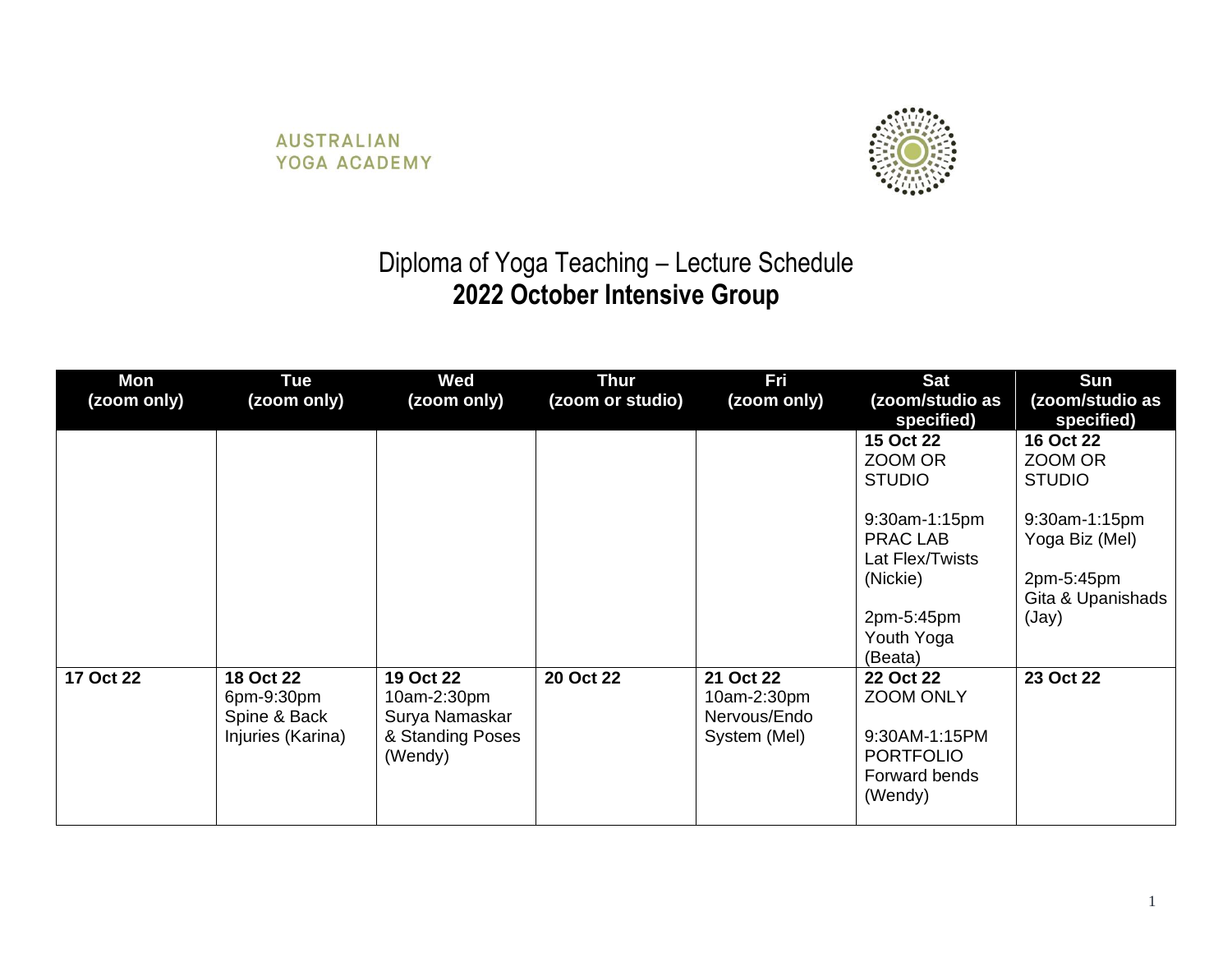

## Diploma of Yoga Teaching – Lecture Schedule **2022 October Intensive Group**

| Mon                                                                           | <b>Tue</b>                                                     | <b>Wed</b>                                                                      | <b>Thur</b>                                                        | Fri              | <b>Sat</b>                                                                                        | Sun              |
|-------------------------------------------------------------------------------|----------------------------------------------------------------|---------------------------------------------------------------------------------|--------------------------------------------------------------------|------------------|---------------------------------------------------------------------------------------------------|------------------|
| 24 Oct 22<br>10am-2:30pm<br>Design &<br>Sequence #1<br>(Dominique)            | 25 Oct 22<br>6pm-9:30pm<br>Prenatal (Mel)                      | 26 Oct 22<br>10am-2:30pm<br>Muscles of Upper<br>(Andy)                          | 27 Oct 22<br>10am-2:30pm<br>Sanskrit (Jay)                         | 28 Oct 22        | 29 Oct 22<br><b>ZOOM ONLY</b><br>9:30AM-1:15PM<br>Meditation<br>(Wendy)                           | 30 Oct 22        |
| 31 Oct 22<br>10am-2:30pm<br><b>Essentials</b><br>Pranayama<br>(Dominique)     | <b>1 Nov 22</b><br>6pm-9:30pm<br><b>Mindfulness</b><br>(Wendy) | <b>2 Nov 22</b><br>10am-2:30pm<br>CVS (Mel)                                     | 3 Nov 22<br>10am-2:30pm<br>PRAC LAB - Arm<br>Balancing<br>(Andrew) | 4 Nov 22         | <b>5 Nov 22</b><br><b>ZOOM ONLY</b><br>9:30AM-1:15PM<br>PORTFOLIO - Lat<br>Flex/Twists<br>(Wendy) | <b>6 Nov 22</b>  |
| <b>7 Nov 22</b><br>10am-2:30pm<br><b>PORTFOLIO-</b><br>Inversions<br>(Andrew) | <b>8 Nov 22</b><br>6pm-9:30pm<br>Sutras (Anthony)              | <b>9 Nov 22</b><br>10am-2:30pm<br><b>Techniques</b><br>Pranayama<br>(Dominique) | <b>10 Nov 22</b><br>10am-2:30pm<br>Trauma Informed<br>(Beata)      | <b>11 Nov 22</b> | <b>12 Nov 22</b><br><b>ZOOM ONLY</b><br>9:30AM-1:15PM<br><b>Skeletal System</b><br>(Karina)       | <b>13 Nov 22</b> |